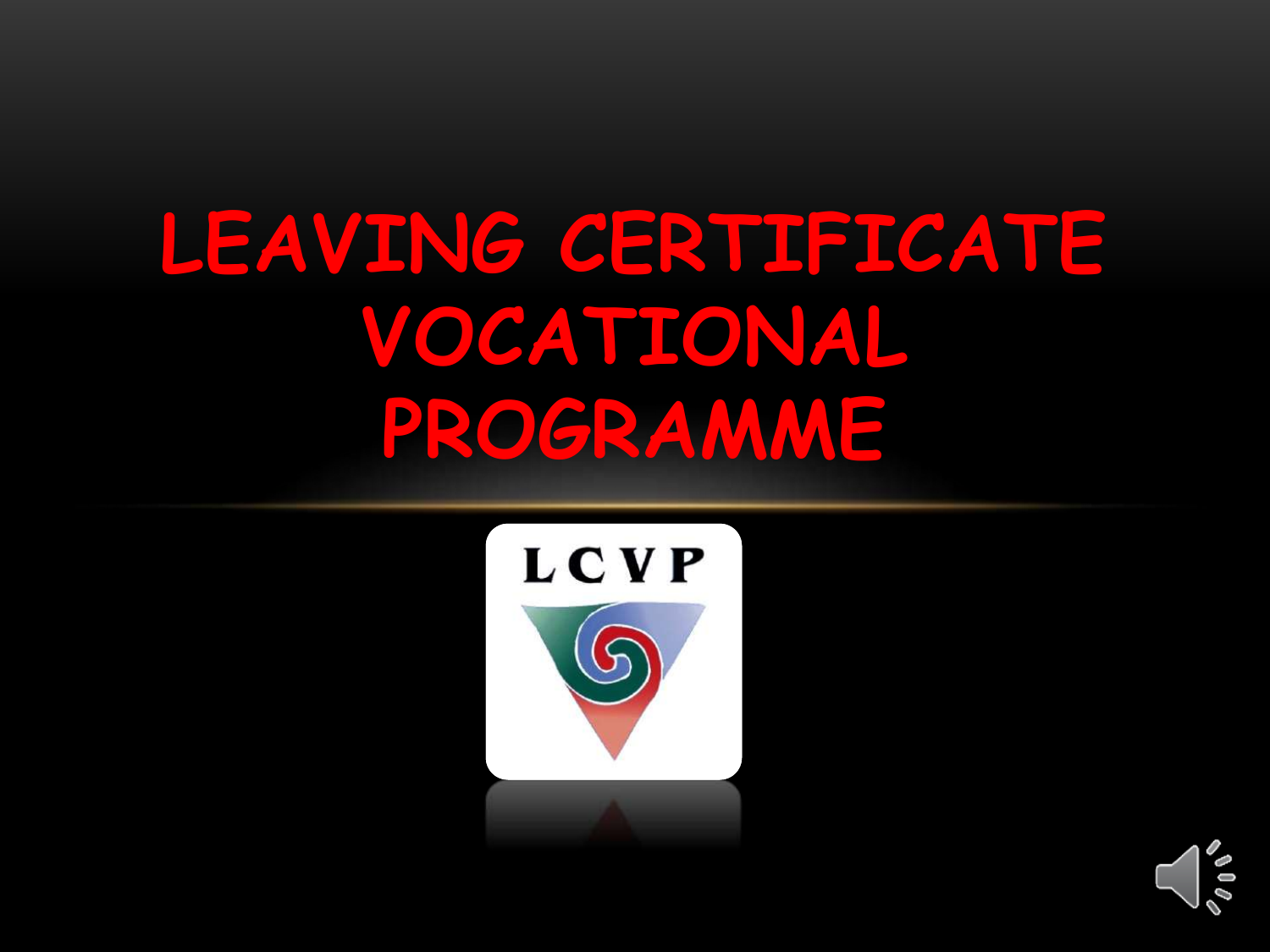### **WHO IS ELIGIBLE FOR THE LCVP?**

- 1. Students doing 7 subjects including Irish
- 2. Students doing a modern European language
- 3. Students doing a certain 2 subject combination (on next slide)
- All students who fit into these 3 categories can choose to do the LCVP
- Designated LCVP class groups are created

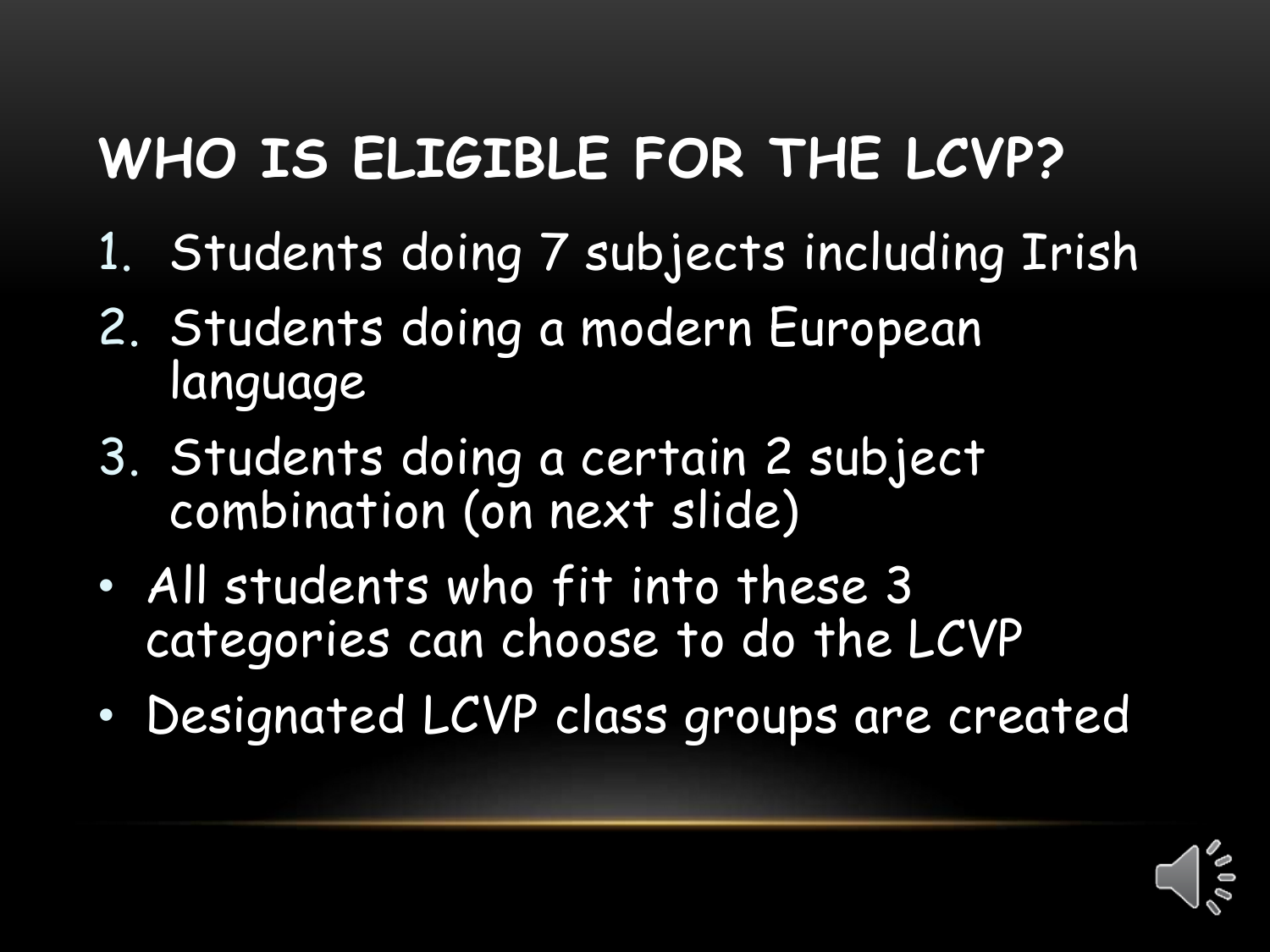### **SUBJECT COMBINATIONS**

- Business, Accounting, Economics (Any Two)
- Construction, Engineering, DCG (Any Two)
- Physics, Chemistry, Biology, Ag. Science (Any Two)
- Agricultural Science and Construction/Engineering/DCG
- Physics and Construction/Engineering/DCG
- Home Economics, Biology, Ag. Science (AnyTwo)
- Home Economics and Art
- Art and DCG
- Home Economics and any of the Business subjects
- Any Business subject and any Technology subject
- Agricultural Science and any Business subject
- Art and any Business subject
- Music and any Business subject

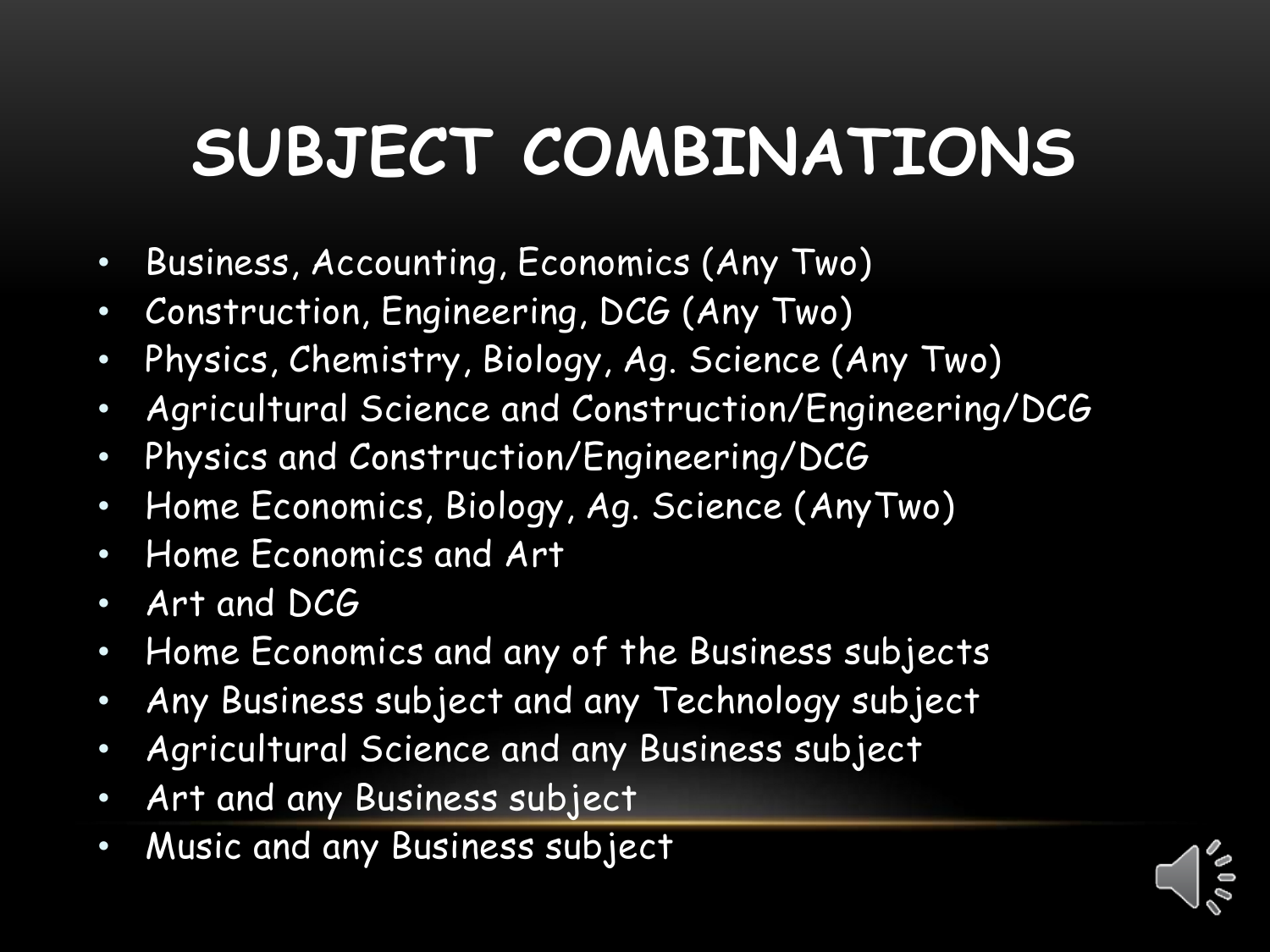

### **LINK MODULES (LCVP)**

Students who choose LCVP then study two Link Modules which are:

#### 1. PREPARATION FOR THE WORLD OF WORK 2. ENTERPRISE EDUCATION

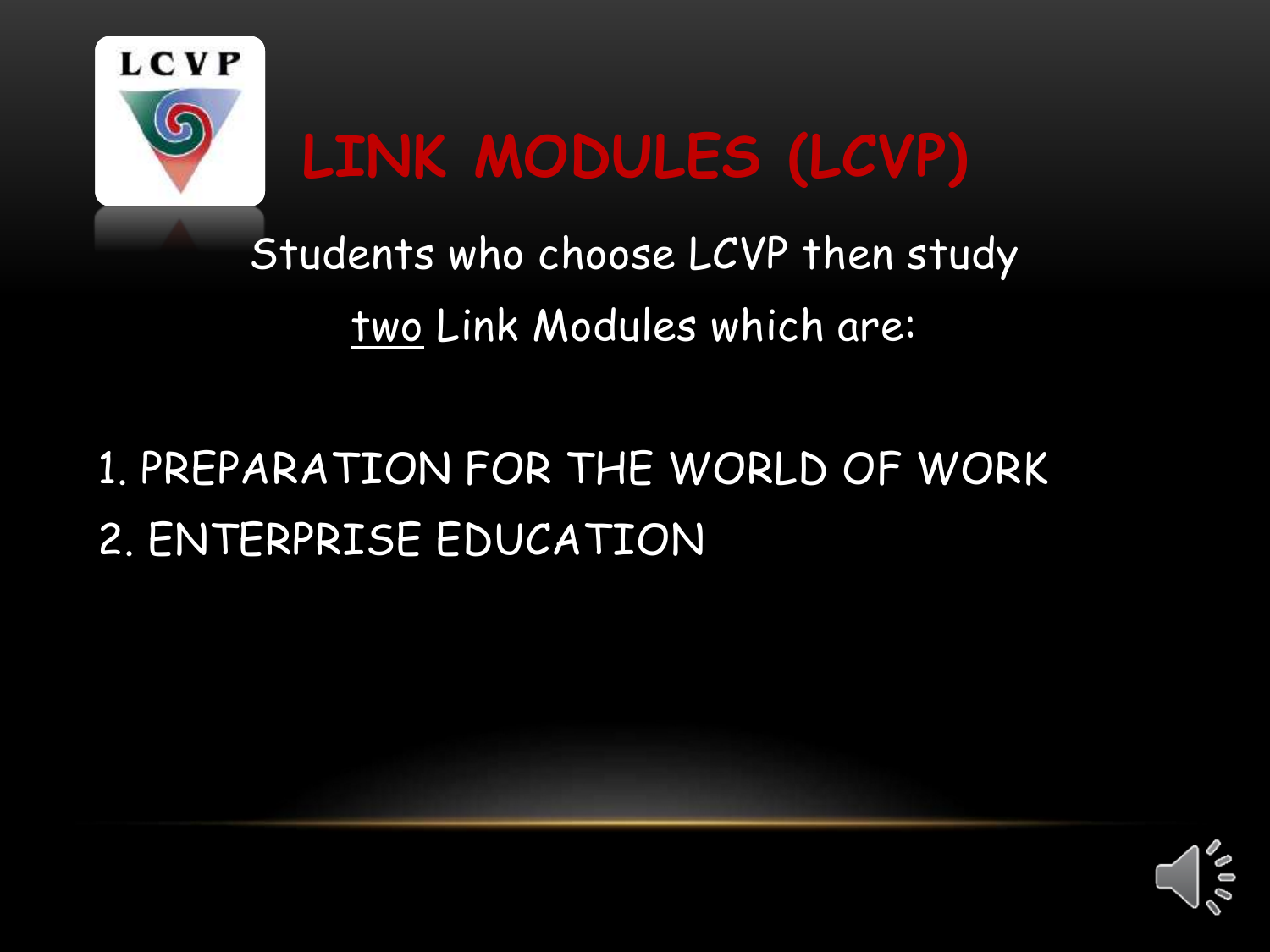

# **LINK MODULE I**

### Preparation for the World of Work

- Develop job seeking skills, such as letter writing, CV presentation, career investigation, report writing etc…
- Interview techniques
- 1week Work Placement/Work Shadowing

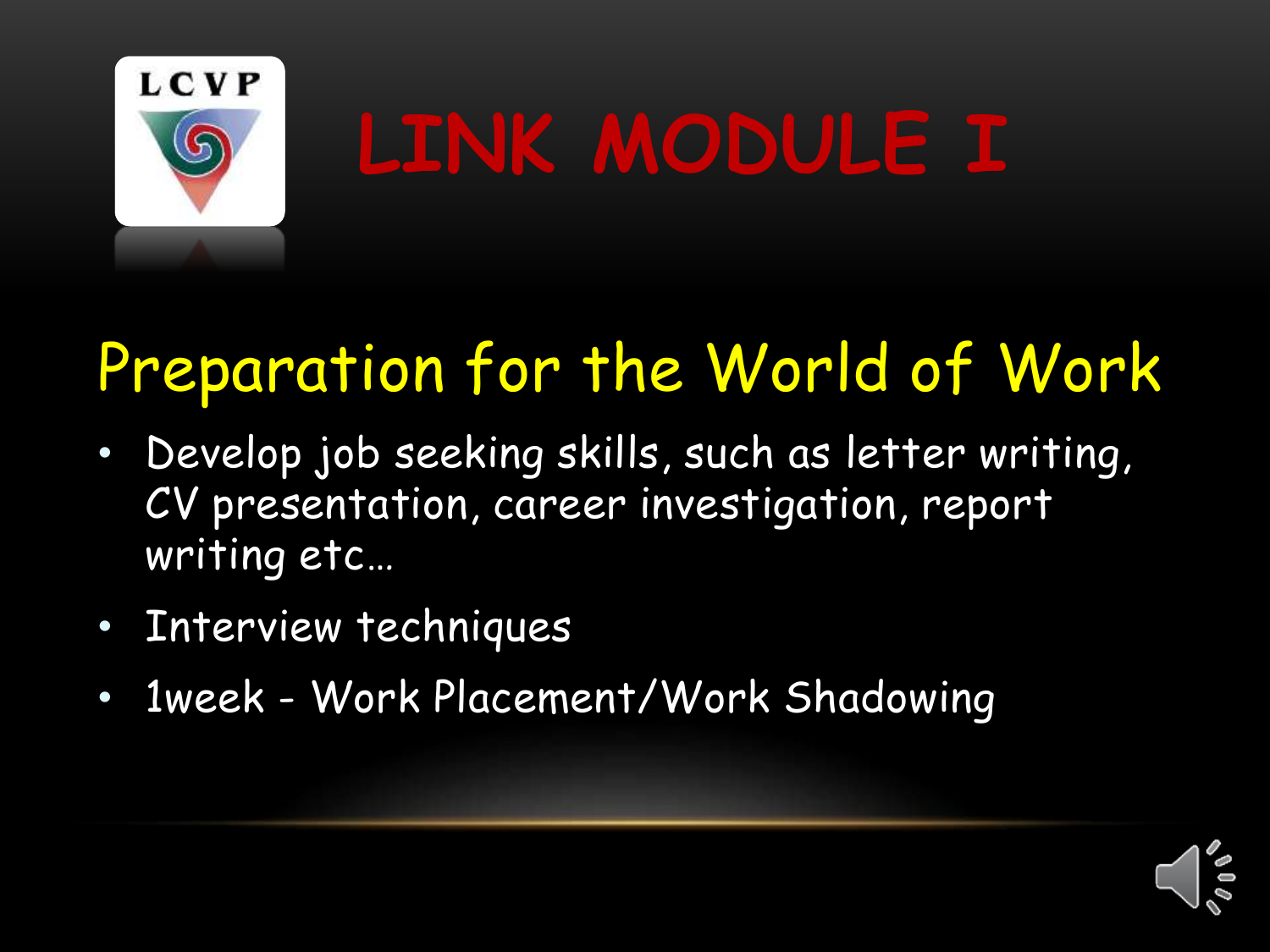

# **LINK MODULE II**

### Enterprise Education

- Students will be involved in organising visits to local business and community enterprises
- Meet and interview enterprising people
- Investigate local business enterprises and voluntary organisations/community enterprises.
- Enterprise Activity optional for portfolio work

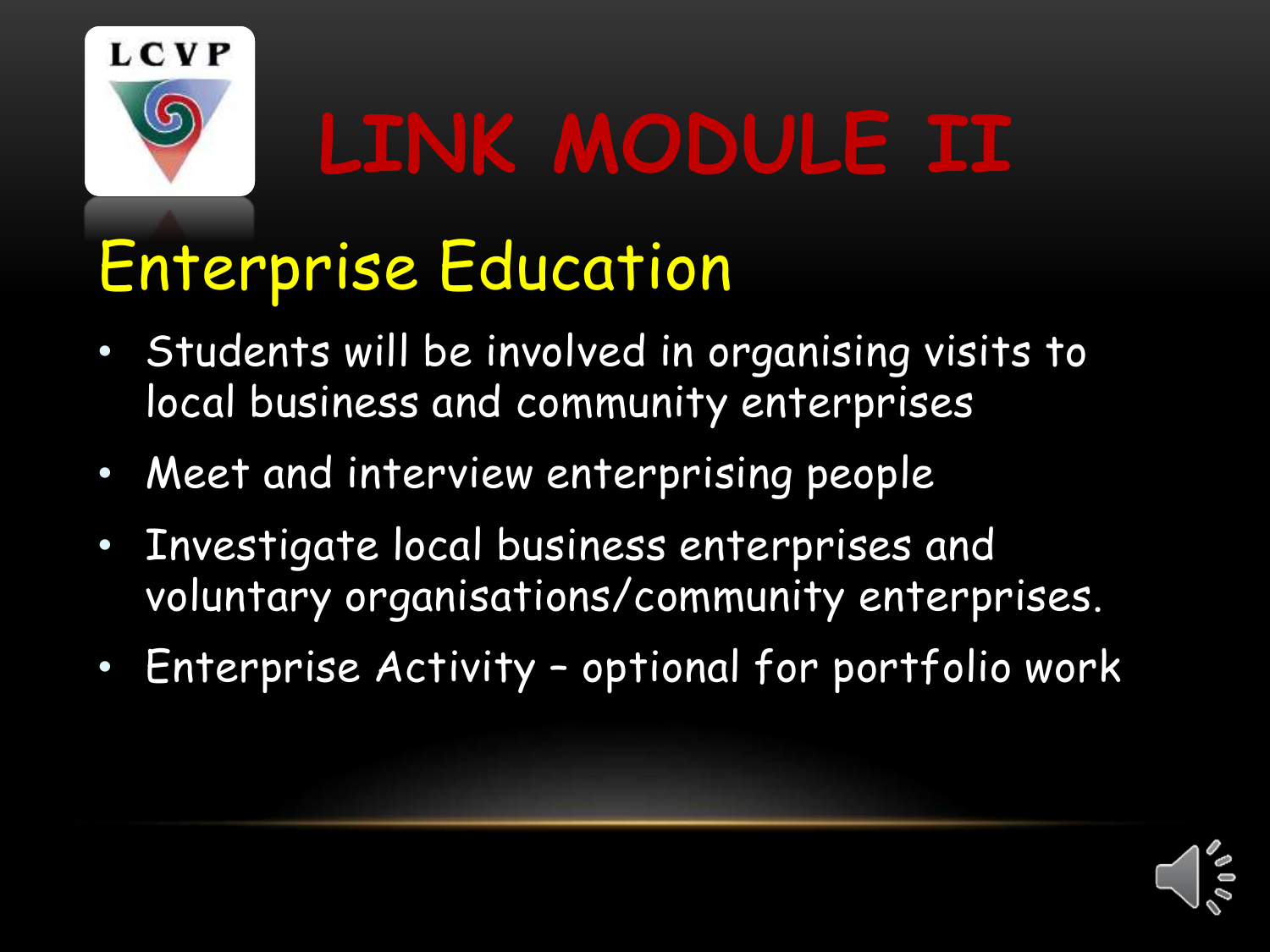

## **ASSESSMENT**

#### Portfolio of Coursework 60% and Written Exam 40%

**Portfolio**

| <b>Core Items</b><br>(Compulsory)            | <b>Optional Items</b>                        |
|----------------------------------------------|----------------------------------------------|
| 1. Curriculum Vitae                          | 5. Diary of Work<br><b>Experience</b>        |
| 2. Enterprise/Personal<br><b>Action Plan</b> | 6. Recorded<br><b>Interview/Presentation</b> |
| 3. Summary Report                            |                                              |
| 4. Career Investigation                      |                                              |

 $\delta$  0 0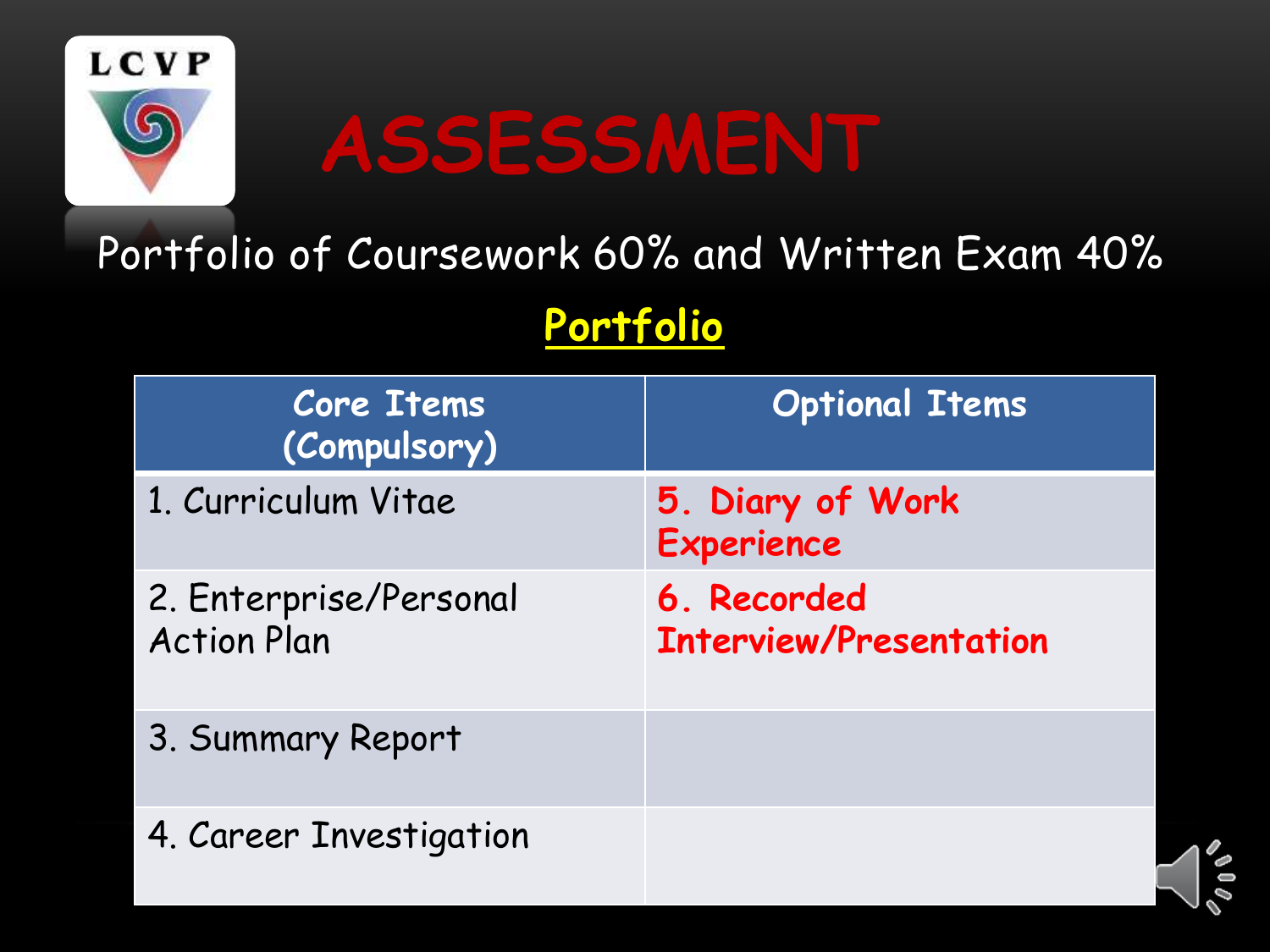#### **POINTS FOR LCVP ARE ALLOCATED AS FOLLOWS:**

| % Grade    | Mark/Grade<br>Descriptor | Points<br>Awarded |
|------------|--------------------------|-------------------|
| $80 - 100$ | Distinction              | 66 points         |
| $65 - 79$  | Merit                    | 46 points         |
| $50 - 64$  | Pass                     | 28 points         |
| $0 - 49$   | Unsuccessful             | O points          |

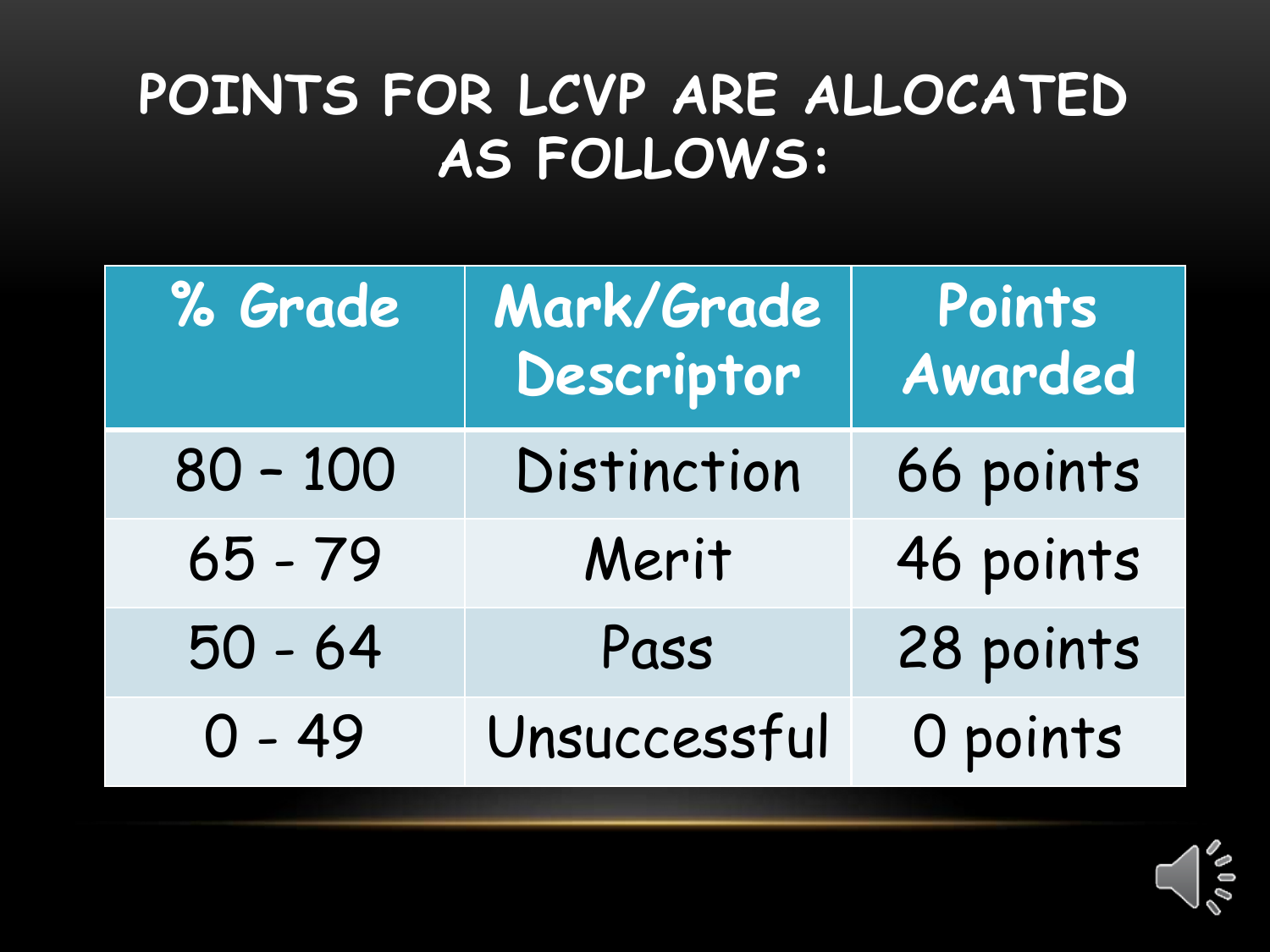Approximately 16,000 students participate each year and interestingly over 80% of students use their LCVP as one of their best six subjects for points.

LCVP points are recognised by all Colleges in the Republic of Ireland.

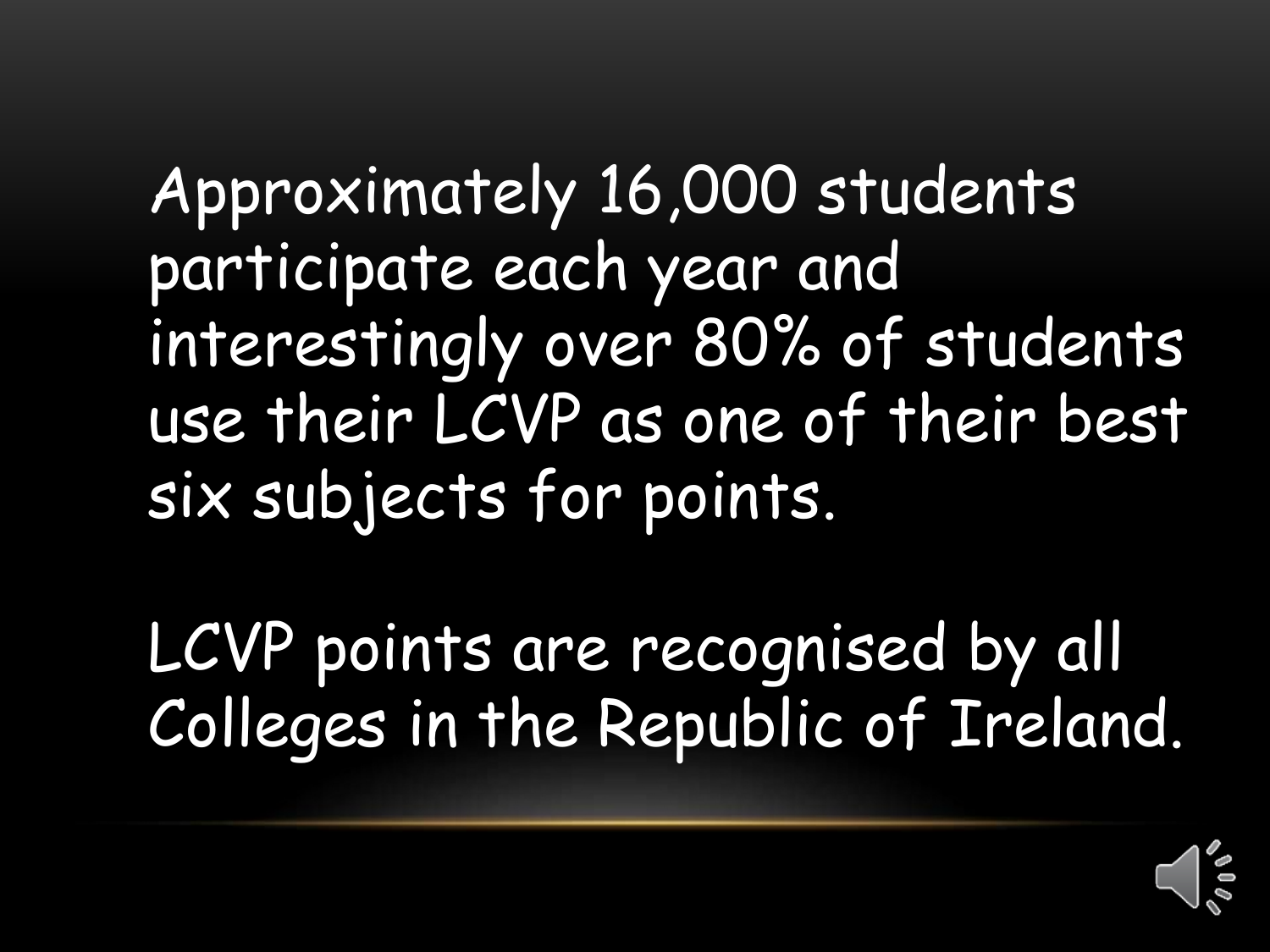### PROGRAMME DELIVERY

- Two timetabled classes per week in 5<sup>th</sup> and 6<sup>th</sup> year
- Access to computer room for Portfolio preparation



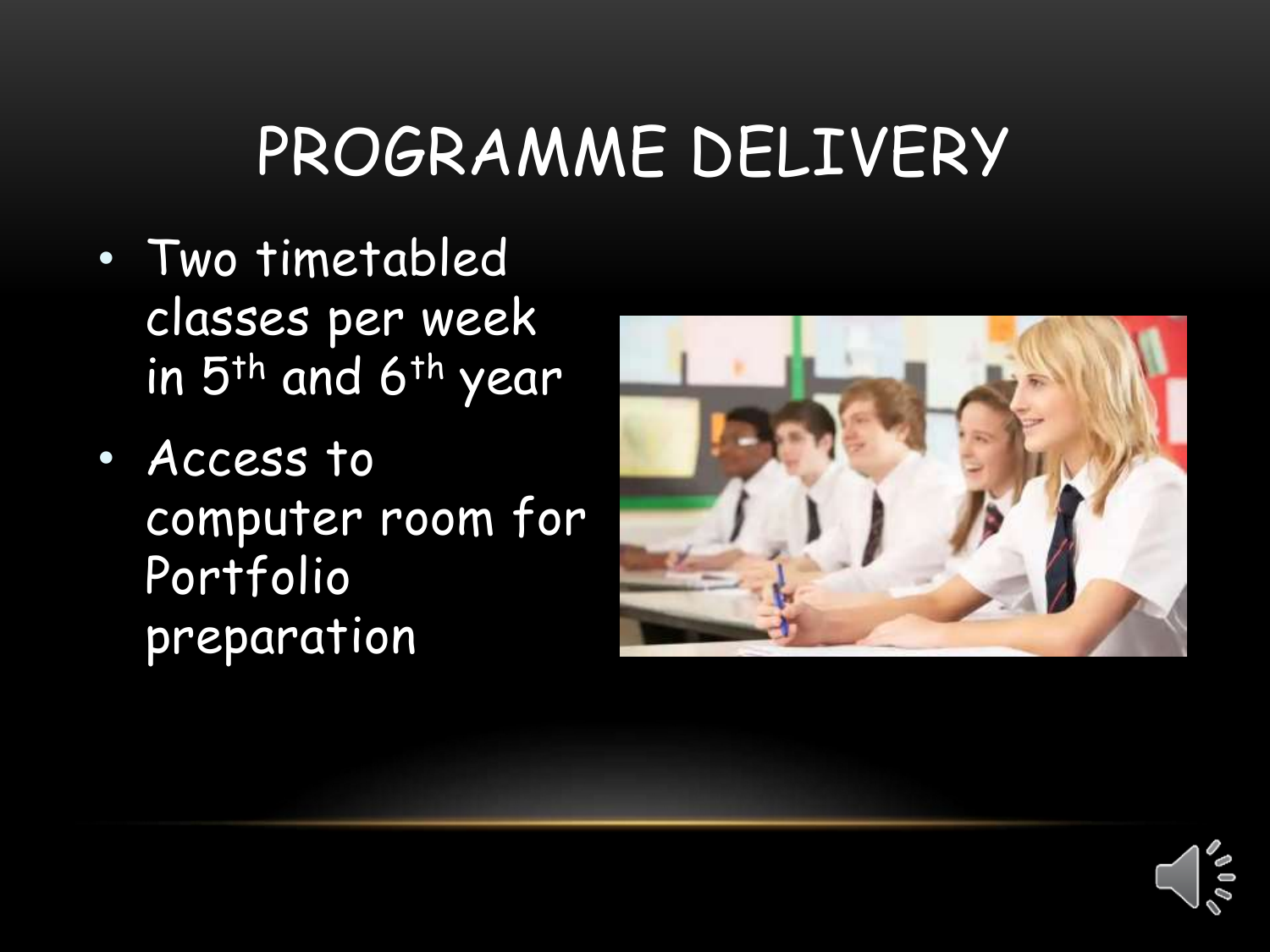### **TO CONCLUDE….**

The one thing LCVP will do is to prepare you for Adult life by….

- Allowing you to be innovative and enterprising
- Improving your confidence, communication, organisation and ICT skills



- Investigating Career options
- Teamwork
- Allowing you to take responsibility for your own learning

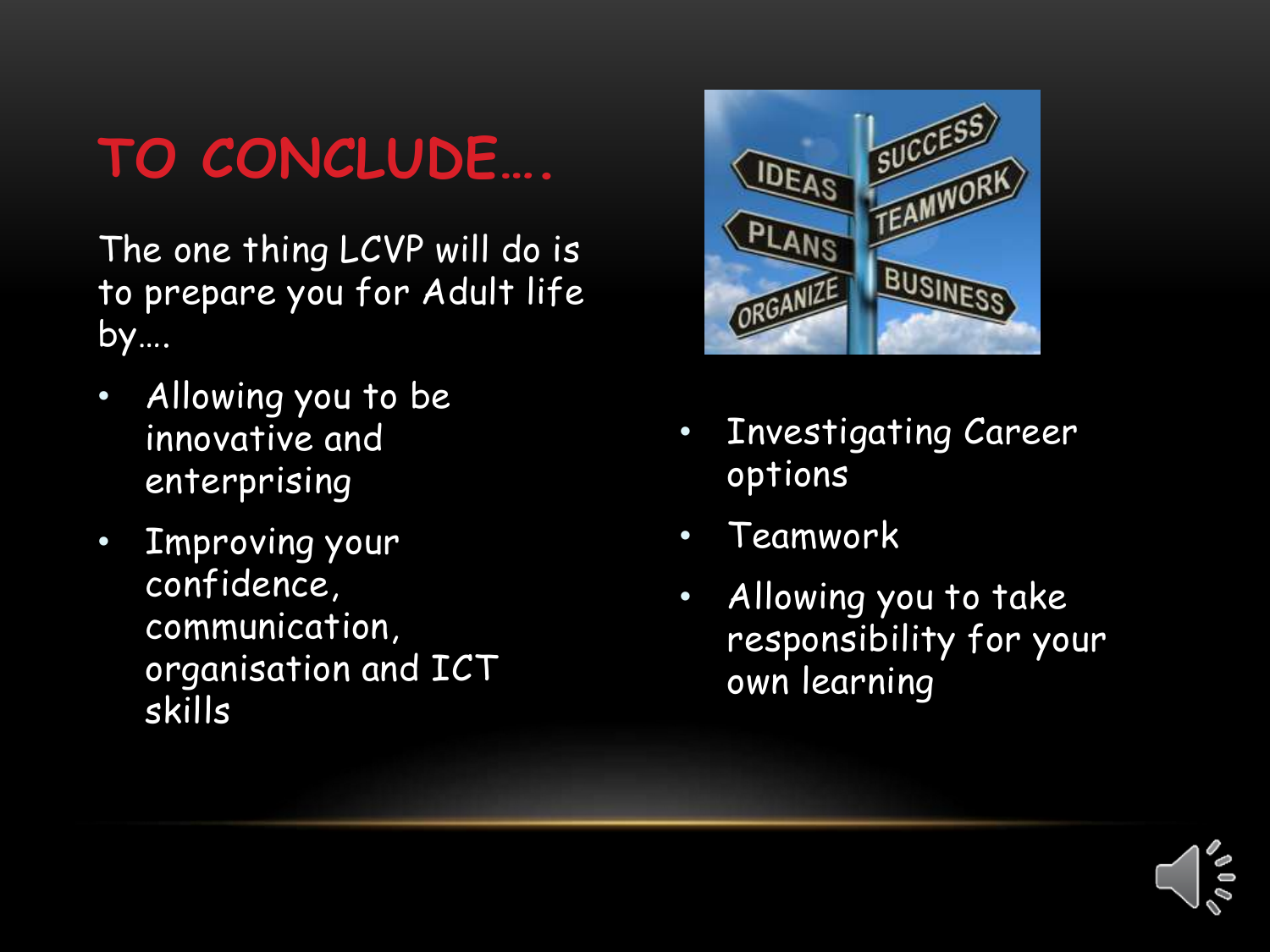### **WHAT LCVP STUDENTS SAY ABOUT THE SUBJECT…**

- *"I thought LCVP was very helpful. It helped me to do out my own CV. I also learnt new skills like IT skills. I also found*  LCVP very enjoyable. We got to work in groups and we were *all given different jobs and roles".*
- *"LCVP has helped me to understand the world of work and has given me the opportunity to explore my aptitude for different careers".*

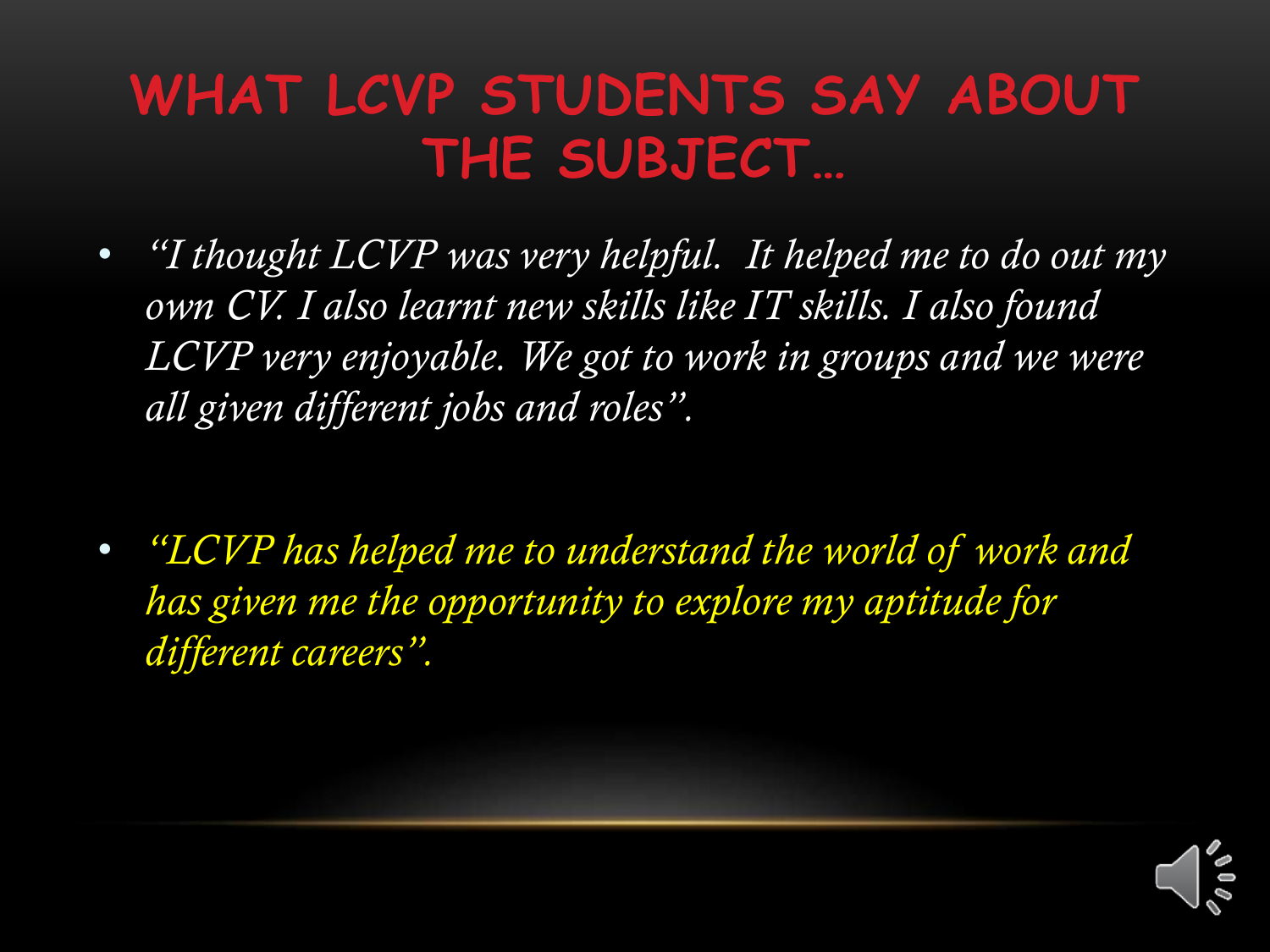- *"If you think it will help gain the points you need then do it,*  but be prepared for a lot of work. There is a lot of work in the *portfolio and there is a lot of theory to cover in the two years. I think a lot of students go into LCVP thinking it is an easy subject when it's not".*
- *"It's a good subject to pick as most of the marks can be obtained before the written exam. I would recommend putting a lot of work into the portfolio as it is worth 60% of your grade. If you do business for Leaving Cert; you have a great advantage as LCVP is closely linked with Business, so the theory will come easily to you".*

*6th Year Link Modules Students* 

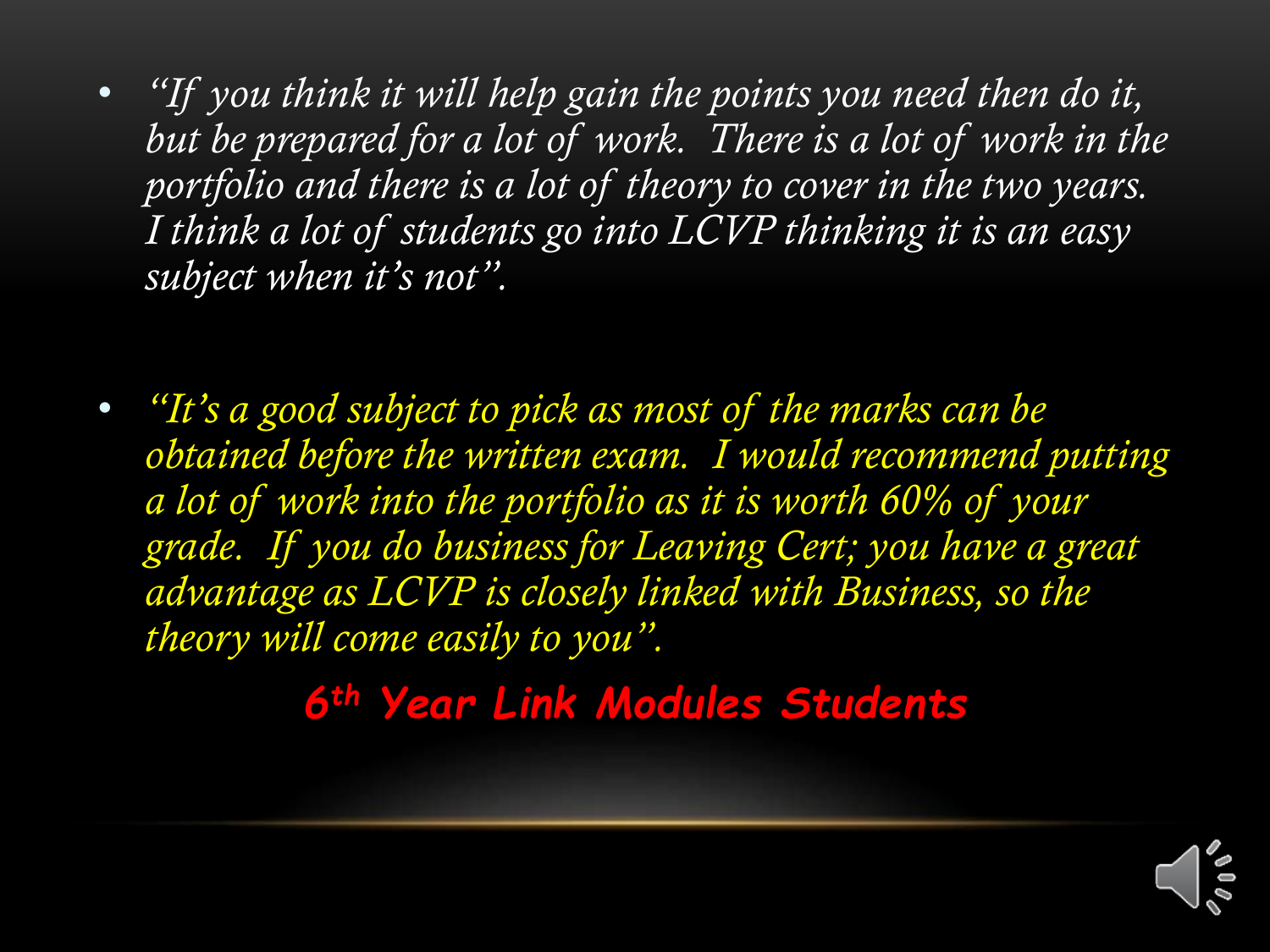## FURTHER INFORMATION

- If you have any questions or queries regarding the Leaving Certificate Vocational Programme please contact the college on (074)9131246 or email [lcvpqueries@stcolumbasstranorlar.ie](mailto:lcvpqueries@stcolumbasstranorlar.ie)
- A video presentation is available on the following link: <https://youtu.be/kMpmfNU8sAc>